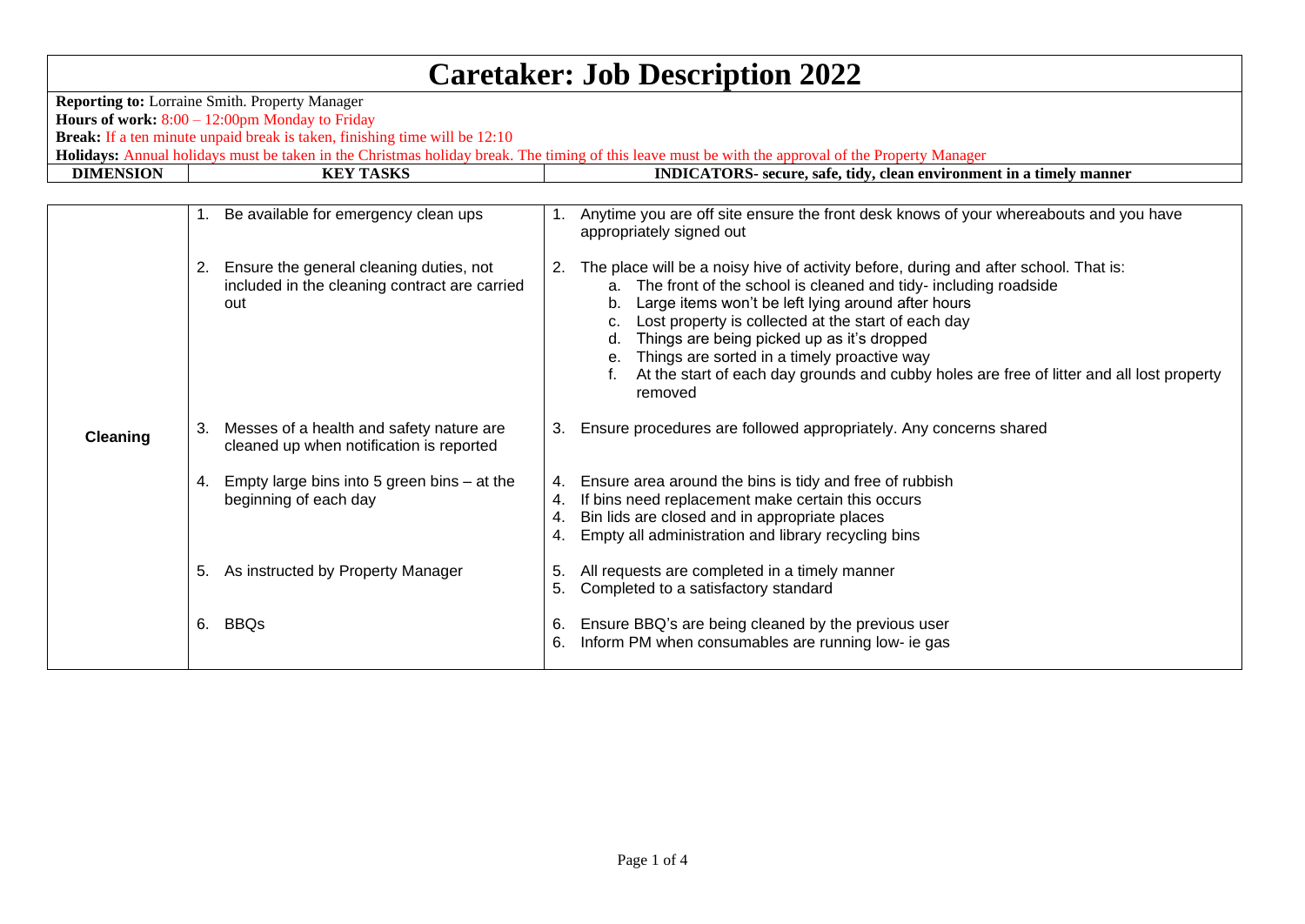## **Caretaker: Job Description 2022**

**Reporting to:** Lorraine Smith. Property Manager **Hours of work:** 8:00 – 12:00pm Monday to Friday **Break:** If a ten minute unpaid break is taken, finishing time will be 12:10

**Holidays:** Annual holidays must be taken in the Christmas holiday break. The timing of this leave must be with the approval of the Property Manager<br>**DIMENSION EXTASKS** 

**INDICATORS-** secure, safe, tidy, clean environment in a timely manner

|    | standard of care                               | 1.                                                                                                                                                                                       | Everyone will have pride coming onto Swanson School grounds. Ensure walls are free of mud<br>Pick up any lost property as seen around the school dried and hung in the 'Lost Property<br>Shed. See lost property procedures for further information<br>Follow school's vision – including environmentally responsible disposal of waste – compost,<br>plastic recycling, paper recycling<br>1. Pick up rubbish as it is seen<br>Clear the golf course side of the back-boundary fence of all items that have come from the<br>school<br>Return hut building materials to the correct area. Collect and discard any pieces of wood less<br>than 500mm |
|----|------------------------------------------------|------------------------------------------------------------------------------------------------------------------------------------------------------------------------------------------|------------------------------------------------------------------------------------------------------------------------------------------------------------------------------------------------------------------------------------------------------------------------------------------------------------------------------------------------------------------------------------------------------------------------------------------------------------------------------------------------------------------------------------------------------------------------------------------------------------------------------------------------------|
|    | Follow Health and Safety requirements          | 2.<br>2.                                                                                                                                                                                 | Be a model for H&S requirement yourself- use appropriate protective clothing equipment<br>Playground checks- equipment is safe for designed use. Bark levels appropriate                                                                                                                                                                                                                                                                                                                                                                                                                                                                             |
| 3. | <b>Other School Projects</b>                   | 3.                                                                                                                                                                                       | These can be wide and varied: such as digging, handling heavy machinery, and moving heavy<br>objects                                                                                                                                                                                                                                                                                                                                                                                                                                                                                                                                                 |
|    | when required                                  | 4.                                                                                                                                                                                       | All rubbish would be removed before any clients arrive at the start & during every day<br>Tarmac would also be water-blasted removing gum, moss, dirt                                                                                                                                                                                                                                                                                                                                                                                                                                                                                                |
| 5. | Ensure playground meets safety<br>requirements | 5.<br>5.<br>5.                                                                                                                                                                           | Such as nails removed from hut building material, ensure bark level is sufficient.<br>Check that the grounds are free of broken glass, dog faeces, and graffiti before children arrive<br>Property Walk findings and 'to dos' are completed in a timely manner                                                                                                                                                                                                                                                                                                                                                                                       |
|    | drain covers                                   | 6.<br>6.                                                                                                                                                                                 | All drains are kept clear of debris- such as leaves/rubbish<br>Hydro jetting will be kept to a minimum                                                                                                                                                                                                                                                                                                                                                                                                                                                                                                                                               |
|    |                                                |                                                                                                                                                                                          | All requests are completed in a timely manner<br>Completed to a satisfactory standard                                                                                                                                                                                                                                                                                                                                                                                                                                                                                                                                                                |
|    | Line Marking of the fields                     | 8.                                                                                                                                                                                       | Mark out the fields as required. That is-soccer, rugby in the winter and athletics in the summer                                                                                                                                                                                                                                                                                                                                                                                                                                                                                                                                                     |
|    |                                                | 1. Ensure grounds are kept tidy to a high<br>2.<br>4. Sweep areas of tarmac around doorways<br>6. Follow maintenance clearing schedule for<br>7. As instructed by Property Manager<br>8. |                                                                                                                                                                                                                                                                                                                                                                                                                                                                                                                                                                                                                                                      |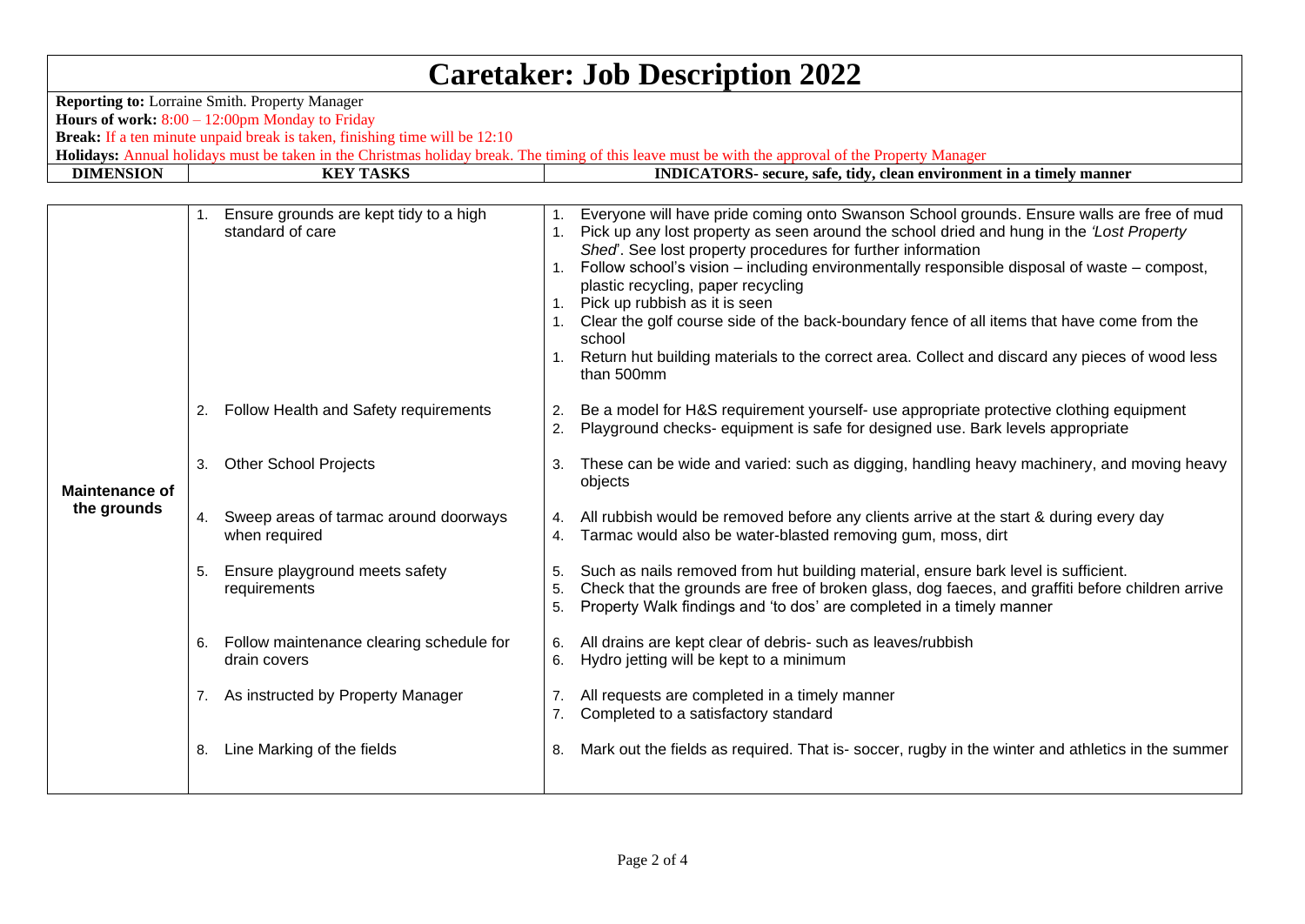## **Caretaker: Job Description 2022**

**Reporting to:** Lorraine Smith. Property Manager **Hours of work:** 8:00 – 12:00pm Monday to Friday **Break:** If a ten minute unpaid break is taken, finishing time will be 12:10 **Holidays:** Annual holidays must be taken in the Christmas holiday break. The timing of this leave must be with the approval of the Property Manager<br>**DIMENSION EXTASKS** 

**INDICATORS-** secure, safe, tidy, clean environment in a timely manner

| <b>Maintenance of</b><br>buildings | $1_{\cdot}$ | Carry out necessary building maintenance |    | All H&S requirements are met by those completing work & ourselves                             |
|------------------------------------|-------------|------------------------------------------|----|-----------------------------------------------------------------------------------------------|
|                                    |             |                                          |    | Guttering/downpipes and drains are kept clear of debris build up                              |
|                                    |             |                                          |    | Getting balls etc off the roof                                                                |
|                                    | 2.          | Water-blasting of decks (4 x year)       |    |                                                                                               |
|                                    |             |                                          |    | There will be no moss/excess dirt on decks. This will limit slipperiness of timber. All cubby |
|                                    |             |                                          |    | holes are water blasted                                                                       |
|                                    |             |                                          |    |                                                                                               |
|                                    | 3.          | Washing of buildings (4 x year)          |    |                                                                                               |
|                                    |             |                                          | 3. | Mould/dirt/plant growth won't appear on buildings/ in gutters                                 |
|                                    | 4.          | As instructed by Property Manager        |    |                                                                                               |
|                                    |             |                                          |    | All requests are completed in a timely manner                                                 |
|                                    |             |                                          |    | Completed to a satisfactory standard                                                          |
| <b>Looking after</b><br>tools      |             | Ensure property not being used is        |    | Liaise with property manager as necessary for ordering of equipment                           |
|                                    |             | adequately stored                        |    | Liaise with Deputy Principal                                                                  |
|                                    |             |                                          |    |                                                                                               |
|                                    | 2.          | Tools are kept in a working order        | 2. | Follow manufactures user manuals                                                              |
|                                    |             |                                          |    | Inform asap of any issues around maintenance                                                  |
|                                    |             |                                          |    |                                                                                               |
|                                    |             |                                          |    |                                                                                               |
|                                    | 3.          | As instructed by Property Manager        | З. | All requests are completed in a timely manner                                                 |
|                                    |             |                                          | З. | Completed to a satisfactory standard                                                          |